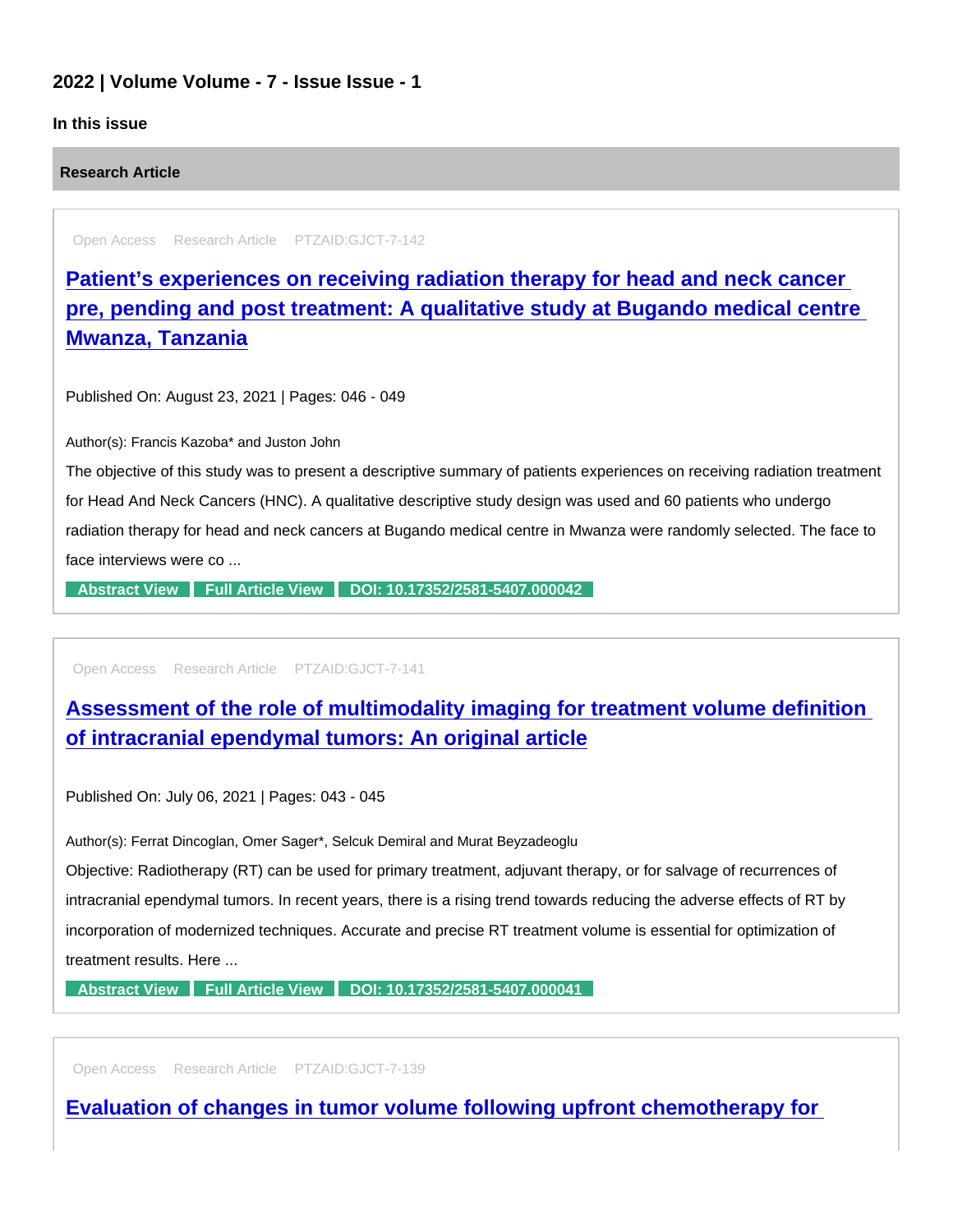Published On: March 15, 2021 | Pages: 031 - 034

Author(s): Omer Sager\*, Ferrat Dincoglan, Selcuk Demiral and Murat Beyzadeoglu

Objective: In the setting of upfront chemotherapy, some degree of reduction in primary tumor volume may occur. This may be of critical importance in the setting of locally advanced Non Small Cell Lung Cancer (NSCLC) when upfront definitive irradiation is not feasible due to critical organ dose constraints. Selected patients with tumor volume reduction after upfront sy ...

[Abstract View](https://www.peertechzpublications.com/abstracts/evaluation-of-changes-in-tumor-volume-following-upfront-chemotherapy-for-locally-advanced-non-small-cell-lung-cancer-nsclc) [Full Article View](https://www.peertechzpublications.com/articles/evaluation-of-changes-in-tumor-volume-following-upfront-chemotherapy-for-locally-advanced-non-small-cell-lung-cancer-nsclc) [DOI: 10.17352/2581-5407.000039](http://dx.doi.org/10.17352/2581-5407.000039)

Open Access Research Article PTZAID:GJCT-7-138

# [Essentially new inhibitors of metastasis of malignant tumors for chemotherapy](https://www.peertechzpublications.com/articles/essentially-new-inhibitors-of-metastasis-of-malignant-tumors-for-chemotherapy-sparing-treatment)sparing treatment

Published On: February 24, 2021 | Pages: 016 - 030

Author(s): ISh Nadiradze\* and NSh Chigogidze

The purpose of this work was 1. Processing a new concept of specific inhibitors for metastasis to mercy cancer chemotherapy for oncology. 2. A chemical synthesis of Multinucleated Anion active Metastasis inhibitors based on processed conception. 3. Trial them in D60p4 cell line culture of atypical fibroblasts of different concentrations. Georgia has received a pat ...

[Abstract View](https://www.peertechzpublications.com/abstracts/essentially-new-inhibitors-of-metastasis-of-malignant-tumors-for-chemotherapy-sparing-treatment) [Full Article View](https://www.peertechzpublications.com/articles/essentially-new-inhibitors-of-metastasis-of-malignant-tumors-for-chemotherapy-sparing-treatment) [DOI: 10.17352/2581-5407.000038](http://dx.doi.org/10.17352/2581-5407.000038)

### Review Article

Open Access Review Article PTZAID:GJCT-7-140

[Mechanistic basis for Cancer Immune Evasion and role of immune checkpoint](https://www.peertechzpublications.com/articles/mechanistic-basis-for-cancer-immune-evasion-and-role-of-immune-checkpoint-blockades-in-immuno-oncology)  blockades in Immuno-Oncology

Published On: May 19, 2021 | Pages: 035 - 042

Author(s): Benjamin A Babalola\*, Gboyega E Adebami and Samuel E Akinsuyi

Cancer biology clinical breakthroughs in this millennium requires the development of new methods and techniques to suit the challenge of the global health menace. Immunotherapy is a technique that has engendered advancement in cancer studies. Immuno-oncology aims at the recognition of tumour antigens and elimination of tumour cells. In this paper, the